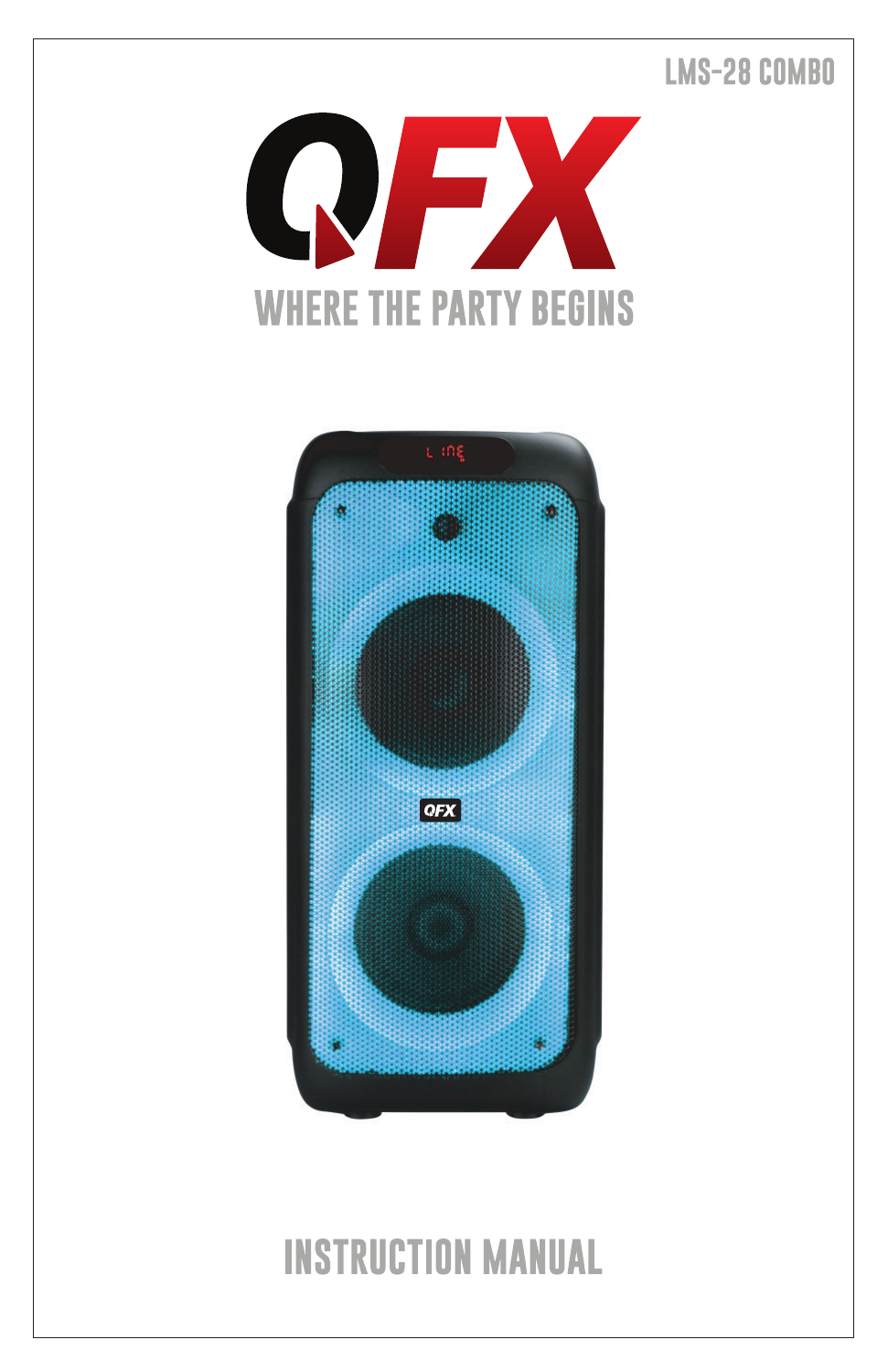# **CONTROL PANEL**



- 1. TF CARD: Insert an TF Card for .mp3 playback or recording.<br>2. USB PORT: Insert a USB flash drive for .mp3 playback or recording.
	- 3. AUX INPUT: Insert a 3.5mm TRS cable. 2. USB PORT: Insert a U

2.

5. 6.

Front panel

QEX

- 
- 4. GUITAR INPUT: Connect a 6.35mm TS instrument cable. 5. MIC 1: Connect a mic using a 6.35mm TRS mic cable. 3.LINE input
	-
- 6. MIC 2: Connect a mic using a 6.35mm TRS mic cable. 7. CHARGING INDICATOR: RED=Charging Light o= Fully Charged 4.Guitar input
	- 7. CHARGING INDICATOR: RED=Charging Light<br>8. DC INTERFACE: (15V) Power supply.<br>9. POWER SWITCH: Turn the unit ON/OFF.
	- 9. POWER SWITCH: Turn the unit ON/OFF.<br>10. MIC.VOL: Microphone volume control.
	-
- 10. MIC.VOL: Microphone volume control.<br>11.ECHO: Microphone echo control.<br>12. VOLLIME: Increase or decrease the mas
	- 12. VOLUME: Increase or decrease the master volume.
- 13. MODE: Select a function: BT/AUX/FM/USB/TF 14. REC: Press to record the BT song to a USB ot TF Card. 15. PREV: Previous track or FM station. 12. VOLOMIL: increase of decrease the master volume.<br>13. MODE: Select a function: BT/AUX/FM/USB/TF
- 14. REC: Press to record the BT song to<br>15. PREV: Previous track or FM station.
- 16. Play/Pause/TWS: Play or pause the current track. Bluetooth Mode: In bluetooth mode, press and hold the TWS button for around 3 seconds to pairing another<br>TWS speaker. FM mode, press Play/Pause/TWS to enter into automat
	-
- 17. NEXT: Select the next track or FM station.<br>18. DJ BUTTON: on the panel to choose to exist DJ music.
	- 18. DJ BUTTON: on the panel to choose to exist DJ music. Microphone karaoke echo adjust
	-
- 1. TARJETA TF: Inserte una tarjeta TF para reproducir o grabar .mp3. 2. PUERTO USB: Inserte una unidad ash USB para la reproducción o grabación de .mp3. 3. ENTRADA AUX: Inserte un cable TRS de 3,5 mm. 11.ECHO: TREBLE:Treble adjustment
- 3. ENTRADA AUX: Inserte un cable TRS de 3,5 mm.<br>4. ENTRADA DE GUITARRA: Conecte un cable de ins
	- 4. ENTRADA DE GUITARRA: Conecte un cable de instrumento TS de 6,35 mm. 5. MIC 1: Conecte un micrófono con un cable de micrófono TRS de 6,35 mm.
- 5. MIC 1: Conecte un micrófor<br>6. MIC 2: Conecte un micrófor
	- 6. MIC 2: Conecte un micrófono con un cable de micrófono TRS de 6,35 mm.<br>7. INDICADOR DE CARGA: ROJO = Luz de carga apagada = Totalmente cargada<br>8. INTERFAZ DC: (15V) Fuente de alimentación.<br>9. INTERRUPTOR DE ENCENDIDO: En
- 7. INDICADOR DE CARGA: ROJO = Luz de carga apagada = Totalm<br>8. INTERFAZ DC: (15V) Fuente de alimentación.<br>9. INTERRUPTOR DE ENCENDIDO: Enciende y apaga la unidad.
	-
	- short press for a minimation.<br>DE ENCENDIDO: Enciende y apaga la unidad.<br>The Line continuous for Line, FM Radio , FM Radio , FM Radio , FM Radio , FM Radio , FM Radio , FM Radio , FM
	- 10. MIC.VOL: Control de volumen del micrófono. 11.ECHO: Control de eco del micrófono.
	-
- 10. MIC.VOL: Control de Volumen del microfono.<br>11.ECHO: Control de eco del micrófono.<br>12. VOLUMEN: sube o baja el volumen principal.<br>13. MODO: seleccione una función: BT / AUX / FM / USB / TF
- 14. REC: presione para grabar la canción BT en una tarjeta USB o TF.<br>15. PREV: Pista anterior o emisora EM.
	- 15. PREV: Pista anterior o emisora FM.
- 16. Reproducir / Pausa / TWS: reproduce o pausa la pista actual. Modo Bluetooth: en el modo bluetooth, mantenga presionado el botón TWS durante unos 3<br>segundos para emparejar otro altavoz TWS. Modo FM, presione Reproducir 16. Reproduct / Pausa /TWS: reproduce o pausa la pista actual. Modo Bluetooth: en el modo bluetooth, mantenga presionado el botón TWS durante un<br>16. Reproductor: // Pausa/Tw.stro. Hywex TWS, Modo EM, precipine Bonceducir. seguitidos para emparejar otro altavoz TWS. Modo FM, presione Ne<br>escaneadas se guardarán automáticamente.
- 17. SIGUIENTE: seleccione la siguiente pista o estación de FM.<br>18. BOTÓN DJ: en el panel para elegir si existe música de DJ.
	-
- 1. CARTE TF : insérez une carte TF pour la lecture ou l'enregistrement .mp3.
- n. Pont : Insérez une clé USB pour la lecture ou l'enregistement de .mp3.<br>1. PORT USB : Insérez une clé USB pour la lecture ou l'enregistrement de .mp3.<br>3. ENTRÉE AUX : Insérez un câble TRS de 3,5 mm.
- 4. ENTRÉE GUITARE : connectez un câble d'instrument TS de 6,35 mm. 18.
	-
	-
- 3. ENTREE NON : INSEREZ UIT Laurier INSTEDENT IS (16, 6, 6, 70 mm).<br>5. MIC 1: Connectez un micro à l'aide d'iun câble micro TRS 6,35 mm.<br>6. MIC 1: Connectez un micro à l'aide d'un câble micro TRS 6,35 mm.<br>6. MIC 2: Connect
	- 8. INTERFACE CC : (15 V) Alimentation. 9. INTERRUPTEUR D'ALIMENTATION : allumez/éteignez l'appareil.
	- 10. MIC.VOL : Contrôle du volume du microphone.
	-
	-
	- 11.ECHO : contrôle de l'écho du microphone. 12. VOLUME : Augmentez ou diminuez le volume principal. 13. MODE : sélectionnez une fonction : BT/AUX/FM/USB/TF
	-
	-

14. REC : Appuyez pour enregistrer la chanson BT sur une carte USB ou TF.<br>15. PREV : Piste ou station FM précédente.<br>16. Lecture/Pause/TWS : Lecture ou pause de la piste en cours. Mode Bluetooth : En mode Bluetooth, mainte 16. Lecture/Pause/TWS : Lecture ou pause de la piste en cours. Mode Bluetooth : En mode Bluetooth, maintenez le bouton TWS enfoncé pendant environ 3 secondes<br>pour coupler un autre haut-parleur TWS. Mode FM, appuyez sur Pla

17. SUIVANT : Sélectionnez la piste ou la station FM suivante.

18. BOUTON DJ : sur le panneau pour choisir d'exister de la musique DJ.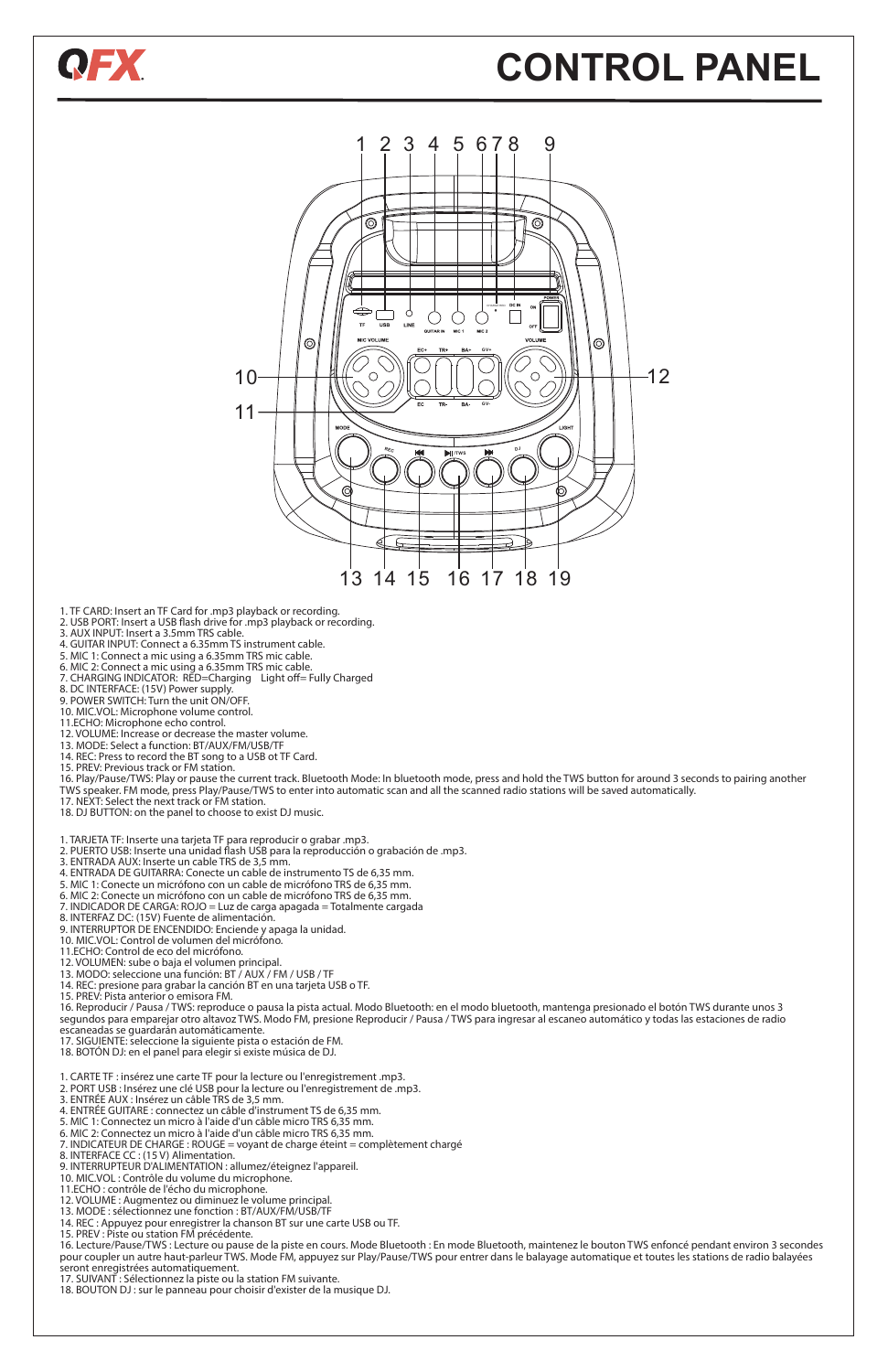

# **WARNING**

## **WARNING**

**VARNING**<br>TO REDUCE THE RISK OF ELECTRIC SHOCK, DO NOT REMOVE THE COVER ON THIS SPEAKER. THERE ARE NO USER-SERVICEABLE PARTS INSIDE. REFER ALL SERVICING TO A QUALIFIED THERE ARE NO USER-SERVICEABLE PARTS INSIDE. REFER ALL SERVICING TO A QUALIFIED **TECHNICIAN TECHNICIAN** 

To prevent fire or electric shock, do not expose this equipment to rain or moisture. Do not store or operate this product near any liquids, heat sources such as radiators, heat registers. Clean only with a dry cloth. Users product near any liquids, heat sources such as radiators, heat registers. Cleari only with a dry cloth. Osers<br>should exhibit extra safety when this symbol appears in this instruction manual and follow all precautions as they are stated. 2. If you want to want to play the most depend in the mode but mandar and follow all proceedible between the Mode but the USB or TFF or TFF or TFF or TFF or TFF or TFF or TFF or TFF or TFF or TFF or TFF or TFF or TFF or TF

#### BATTERY card mode, press the next button to find out this song and play it.

ват тект<br>The LMS-28 Combo is a lithium battery powered PA loudspeaker. Be sure that you have completely charged the battery prior to first use to maximize the battery's lifespan. Once the power cable is connected to a power the battery served to the speaker and U disk insert to the speaker and the speaker at same time, it will recor source, it will automatically begin charging (2~3 hours to fully charge the lithium battery) Even if the battery power is low, it will power on when connected to a power source. When the battery power is low, the unit will beep. Upon completion of the charging, please disconnect the unit. With standard usage, a fully charged beep. Opon completion of the charging, please disconnect the unit. Whit standard usage, a luny charged<br>battery can play for about 1-2 hours. Battery can be recharged about 300 times in its lifetime. When not in use, the speaker should always be set to "OFF" to prevent the unit from draining the battery. When the unit is not the speaker should always be set to "OFF" to prevent the unit from draining the battery. When the unit is not used for prolonged periods of time, the battery will gradually lose its power. It is recommended to fully charge the battery at least every 60 days.

## $ADVERTENCIA$

PARA REDUCIR EL RIESGO DE DESCARGAS ELÉCTRICAS, NO RETIRE LA CUBIERTA DE ESTE **1.playing** ALTAVOZ. NO HAY PARTES REPARABLES POR EL USUARIO ADENTRO. CONSULTE TODO EL SERVICIO PERITORIA EN EL SERVICIO E<br>A LINITÉONICO CALIFICADO A UN TÉCNICO CALIFICADO

Para evitar incendios o descargas eléctricas, no exponga este equipo a la lluvia ni a la humedad. No almacene ni opere este producto cerca de líquidos, fuentes de calor como radiadores, rejillas de calefacción. Limpiar p<br>Calorente este un peão esse des versións deben subjetivous es veridad adistant propola acta símbola solamente con un paño seco. Los usuarios deben exhibir una seguridad adicional cuando este símbolo suamente con un pano seco. Los usuanos deben exilibir una seguildad adicional cua<br>aparezca en este manual de instrucciones y seguir todas las precauciones indicadas.

#### BATERÍA **2.Karaoke performance**

BATERIA<br>El LMS-28 Combo es un altavoz de megafonía alimentado por batería de litio. Asegúrese de haber cargado completamente la batería antes del primer uso para maximizar la vida útil de la batería. Una vez que el cable completamente la batería antes del primer uso para maximizar la vida útil de la batería. Una vez que el cable de corriente está conectado a una fuente de alimentación, comenzará a cargarse automáticamente (2~3 horas de microphone battery and substance battery and substance battery and substance battery and substance battery and su para cargar completamente la batería de litio) Incluso si la carga de la batería es baja, se encenderá cuando se conecte a una fuente de alimentación. Cuando la energía de la batería es baja, la unidad emitirá un sonido. Una vez completada la carga, desconecte la unidad. Con el uso estándar, una batería completamente cargada puede funcionar durante aproximadamente 1-2 horas. La batería se puede recargar unas 300 veces durante<br>puluida útil Cuando no estó en uso, el altavez siempre debe estar en "APACADO" para evitar que la unidad su vida útil. Cuando no esté en uso, el altavoz siempre debe estar en "APAGADO" para evitar que la unidad agote la batería. Cuando la unidad no se usa durante períodos prolongados de tiempo, la batería perderá gradualmente su energía. Se recomienda cargar completamente la batería al menos cada 60 días.

## **AVERTISSEMENT**

AVENTINOULIMENT<br>POUR RÉDUIRE LE RISQUE DE CHOC ÉLECTRIQUE, N'ENLEVEZ PAS LE COUVERCLE DE CET ENCEINTE. IL N'Y A AUCUNE PIÈCE RÉPARABLE PAR L'UTILISATEUR. RÉFÉREZ TOUTES LES RÉPARATIONS À UN TECHNICIEN QUALIFIÉ

Pour éviter tout incendie ou choc électrique, n'exposez pas cet équipement à la pluie ou à l'humidité. Ne<br>Process pas et plutilisez pas ce produit à provimité de liquides, courses de chalour telles que redistaure stockez pas et n'utilisez pas ce produit à proximité de liquides, sources de chaleur telles que radiateurs, siockez pas et n'unisez pas ce produit à proximité de liquides, sources de chaleur telles que radiateurs,<br>registres de chaleur. Nettoyez uniquement avec un chiffon sec. Les utilisateurs doivent faire preuve d'une sécurité supplémentaire lorsque ce symbole apparaît dans ce manuel d'instructions et suivre toutes les précautions telles qu'elles sont énoncées.

#### BATTERIE

Le LMS-28 Combo est un haut-parleur de sonorisation alimenté par batterie au lithium. Assurez-vous que<br>Preus avez esprelatement chargé la batterie quent le première utilisation neur maximient la durée de vie de vous avez complètement chargé la batterie avant la première utilisation pour maximiser la durée de vie de la vois avez completement charge la battene avant la première duilsation pour maximiser la durée de vie de la<br>batterie. Une fois cablè secteur connecté à une source d'alimentation, il commencera automatiquement à se charger (2 à 3 heures pour charger complètement la batterie au lithium). Même si la batterie est faible, il s'allumera lorsqu'il sera connecté à une source d'alimentation. Lorsque la puissance de la batterie est faible,<br>Connecil émot un bin, Une faie le eberre terminée, veuillez décennecter l'ennereil. Avec une utilisation l'appareil émet un bip. Une fois la charge terminée, veuillez déconnecter l'appareil. Avec une utilisation standard, une batterie complètement chargée peut fonctionner pendant environ 1 à 2 heures. La batterie peut être rechargée environ 300 fois au cours de sa durée de vie. Lorsqu'il n'est pas utilisé, le haut-parleur doit toujours être réglé sur « OFF » pour éviter que l'appareil ne décharge la batterie. Lorsque l'appareil n'est pas utilisé pendant des périodes prolongées, la batterie perd progressivement de sa puissance. Il est recommandé de charger complètement la batterie au moins tous les 60 jours.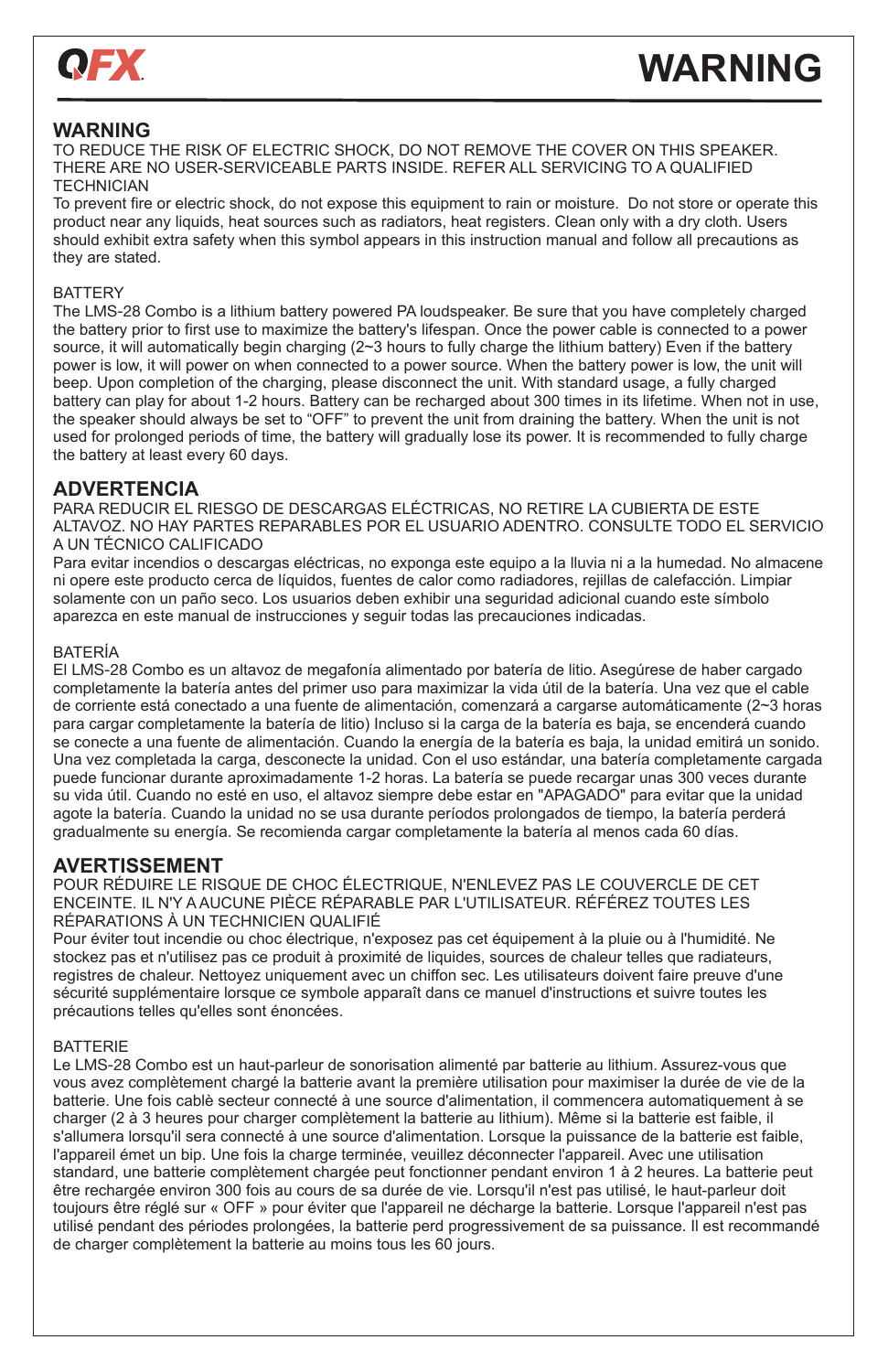

User Manual

**PORTABLE BATTERY SPEAKER**

# **TRUE WIRLESS STEREO**



※ Adopt separated channel HI-FI design to get **high fidelity sound effect.** ※ Independent Karaoke reverberation adjustment makes Karaoke

※ High-quality components and precision processing equipment generates its dignified and extraordinary appearance, along with fashion elements.

performance as professional





User Manual

**PORTABLE BATTERY SPEAKER**

TWS: La connexion TWS est uniquement pour deux enceintes de la même marque et du même modèle.

**1.** Mettez les appareils sous tension et activez le mode Bluetooth sur les deux haut-parleurs. Ils devraient lire BLUE.

**2.** Appuyez sur le bouton TWS pendant 3 secondes sur l'un des haut-parleurs pour synchroniser les deux appareils ensemble (ils doivent être de la même marque et du même modèle pour fonctionner).

**3.** Sur votre appareil mobile dans le menu Bluetooth, recherchez QFX LMS-28 et connectez-vous.

**4.** Ouvrez votre application musicale préférée et profitez de True Wireless Stereo.

**5.** Pour quitter TWS, maintenez le bouton TWS enfoncé.

*TWS Connection: TWS Connection is only for two speakers of the same make and model.* 

**1.** Turn ON the units and enable Bluetooth mode on both speakers. They should read BLUE. **2.** Press the **TWS** button for 3 seconds on one of the speakers to sync both units together.(they must be the same make and model to function). **3.** On your mobile device under the Bluetooth menu, search for QFX LMS-28 and connect. **4.** Open your favorite music app and enjoy True Wireless Stereo.

**5.** To Exit TWS press and hold the **TWS** button. ※ Adopt separated channel HI-FI design to get **high fidelity sound effect.**

> *Conexión TWS: La conexión TWS es solo para dos altavoces de la misma marca y modelo.*

**1.** Encienda las unidades y habilite el modo Bluetooth en ambos altavoces. Deben leer BLUE.

**2.** Pulse el botón TWS durante 3 segundos en uno de los altavoces para sincronizar ambas unidades (deben ser de la misma marca y modelo para funcionar).

 **3.** En su dispositivo móvil en el menú de Bluetooth, busque QFX LMS-28 y conéctese. **4.** Abra su aplicación de música favorita y disfrute de True Wireless Stereo.

**5.** Para salir de TWS, presione y mantenga presionado el botón TWS.

#### **BLUETOOTH:**

Bluetooth mode: use the MODE button to enable Bluetooth on the LMS-28 Combo. Open the Bluetooth settings on your mobile device and search for QFX LMS-28. Select the option to pair both devices. Now you can sit back and enjoy the music from your favorite app. You will not need to reconnect Bluetooth when changing modes.

Modo Bluetooth: use el botón MODE para habilitar Bluetooth en el LMS-28 Combo. Abra la configuración de Bluetooth en su<br>dispositivo móvil y busque QFX LMS-28. Seleccione la opción para emparejar ambos dispositivos. Ahora p disfrutar de la música de su aplicación favorita. No necesitará volver a conectar el Bluetooth al cambiar de modo.

Mode Bluetooth: utilisez le bouton MODE pour activer Bluetooth sur le LMS-28 Combo. Ouvrez les paramètres Bluetooth sur<br>votre appareil mobile et recherchez QFX LMS-28. Sélectionnez l'option pour coupler les deux appareils. vous asseoir et profiter de la musique de votre application préférée. Vous n'aurez pas besoin de reconnecter Bluetooth lors du changement de mode.

#### **FM RADIO:**

FM Radio: Frequency-Modulated stations operate in a frequency band extending from 87.5 MHz to 108 MHz. Use the MODE<br>button to select the FM mode. In FM mode, press and hold the Play/Pause button to scan available frequenci

Radio FM: Las estaciones de frecuencia modulada operan en una banda de frecuencia que se extiende desde 87,5 MHz a 108 MHz. Utilice el botón MODE para seleccionar el modo FM. En el modo FM, mantenga presionado el botón Reproducir / Pausa para buscar las frecuencias disponibles en el área.

Radio FM : Les stations à modulation de fréquence fonctionnent dans une bande de fréquences s'étendant de 87,5 MHz à 108 MHz. Utilisez le bouton MODE pour sélectionner le mode FM. En mode FM, maintenez enfoncé le bouton Lecture/Pause pour rechercher les fréquences disponibles dans la zone.

Questions? Comments? Contact Us Anytime Preguntas? Comentarios? Contáctenos en cualquier momento Des questions? Commentaires? Contactez-nous à tout moment





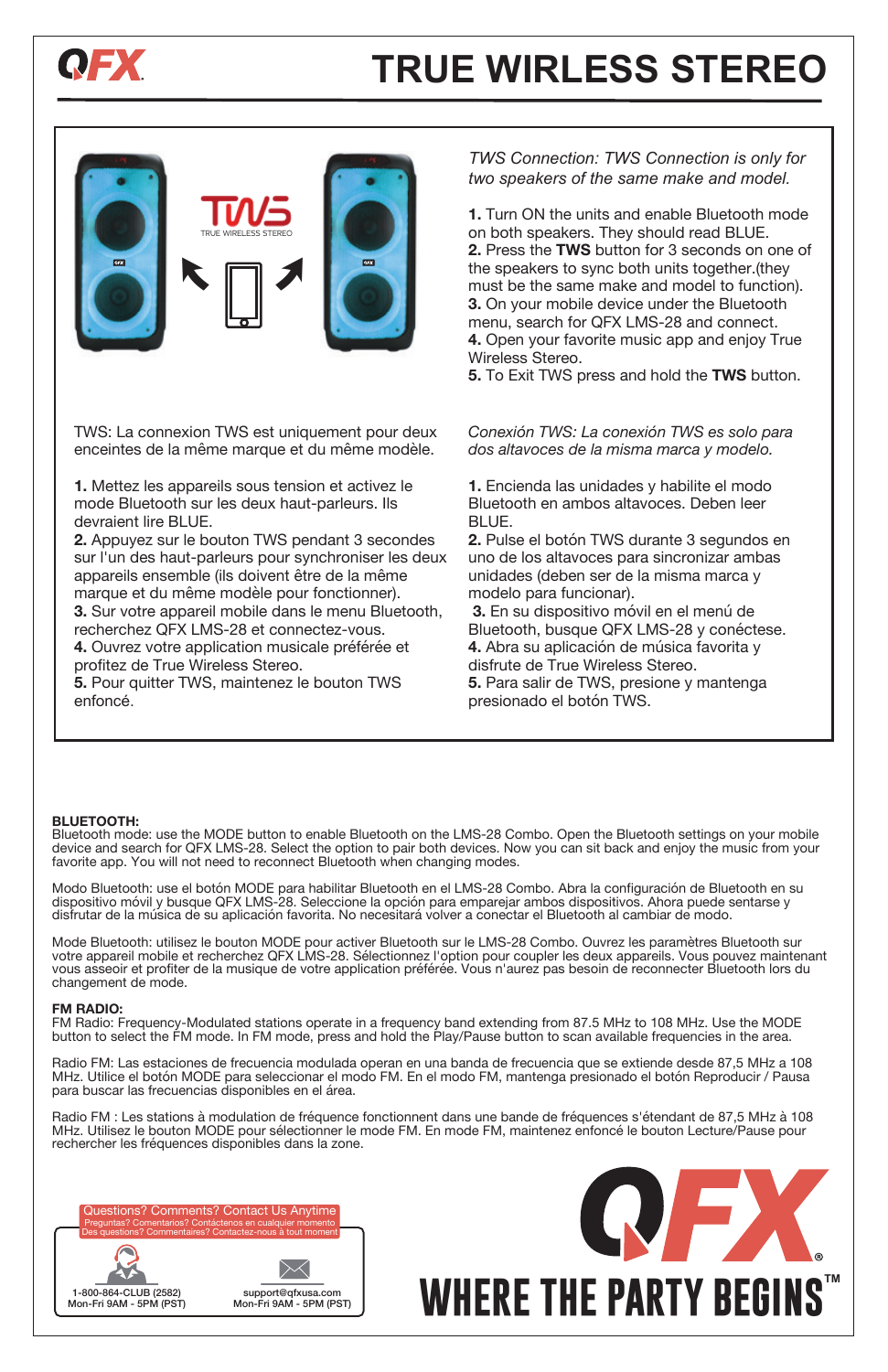

# **OTHER QFX MODELS**

 •After the portable speaker is turned ON, insert a TF Card or USB ash drive into the corresponding port for automatic playback. Press the Mode button to select a function: Bluetooth, FM Radio, Line, USB, or TF Card. Connect your mobile device via Bluetooth to play music from your favorite apps. Press the REC button a few seconds to begin recording, you will hear a prompt sound "ding. Press the button again a few seconds to end the recording, you will hear a prompt sound "ding- ding". To playback the recording, enable the USB/TF Card mode and search for the recorded track. When recording, increase the volume on your mobile device to capture a better performance.

\*The recording only works in Bluetooth mode. The unit does not support Microphone, Aux, or FM recording.

 •Después de encender el altavoz portátil, inserte una tarjeta TF o una unidad ash USB en el puerto correspondi- ente para la reproducción automática. Presione el botón Modo para seleccionar una función: Bluetooth, Radio FM, Línea, USB o Tarjeta TF. Conecte su dispositivo móvil a través de Bluetooth para reproducir música desde sus aplicaciones favoritas. Presione el botón REC unos segundos para comenzar a grabar, escuchará un sonido de aviso "ding. Presione el botón nuevamente unos segundos para finalizar la grabación, escuchará un sonido de aviso "dinging". Para reproducir la grabación, habilite el modo de tarjeta USB / TF y busque la pista grabada. Al grabar, aumente el volumen de su dispositivo móvil para capturar un mejor rendimiento.

\* La grabación solo funciona en modo Bluetooth. La unidad no admite grabación de micrófono, auxiliar o FM.

 •Une fois le haut-parleur portable allumé, insérez une carte TF ou une clé USB dans le port correspondant pour une lecture automatique. Appuyez sur le bouton Mode pour sélectionner une fonction : Bluetooth, radio FM, ligne, USB ou carte TF. Connectez votre appareil mobile via Bluetooth pour écouter de la musique à partir de vos applications préférées. Appuyez sur le bouton REC quelques secondes pour commencer l'enregistrement, vous applications préférées. Appuyez sur le bouton REC quelques secondes pour commencer l'enregistrement, vous entendrez un son « ding. Appuyez à nouveau sur le bouton quelques secondes pour terminer l'enregistrement, vous entendrez un « tintement » sonore. Pour lire l'enregistrement, activez le mode USB/TF Card et recherchez la piste enregistrée. Lors de l'enregistrement, augmentez le volume de votre appareil mobile pour obtenir de meilleures performances.

\*L'enregistrement ne fonctionne qu'en mode Bluetooth. L'unité ne prend pas en charge l'enregistrement microphone, auxiliaire ou FM. the contract of the contract of the contract of the contract of the contract of the contract of the contract of

# **CHECK OUT THESE OTHER QFX MODELS!**

**BT-65 BT-60 Kar-927**



**FOLLOW US @QFXUSA**





**WHERE THE PARTY BEGINS**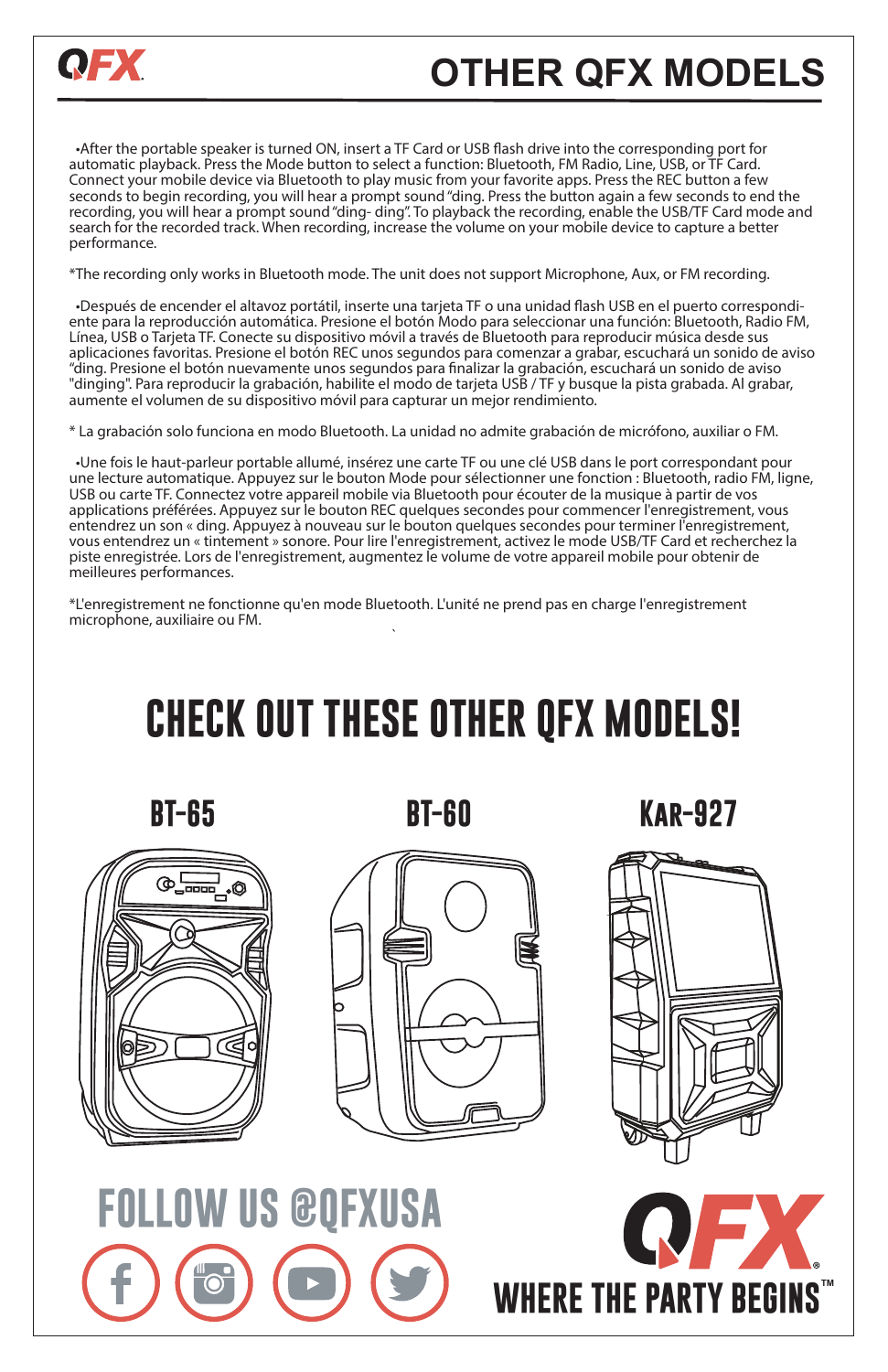



## LIMITED PRODUCT WARRANTY POLICY

Before returning your Product for service under this Warranty, please (i) read the instruction manual carefully and visit our website at www.qfxusa.com for Product updates and extended support documentation (e.g., Common Troubleshooting Guides); (ii) if you are still having trouble with your Product, please contact the QFX Customer Support Department.

Subject to the terms and conditions herein, QFX, Inc. (herein after called "QFX") warrants to the original purchaser of the Product ("Customer") that for the applicable Warranty Period listed below, the Product will be free from defects in material or workmanship under normal, non-commercial use ("Defects").

Warranty Period encompasses, as listed below, separate "Coverage Periods" for Parts and Labor, each Coverage Period to begin from the original date of Customer purchase. If Customer returns a defective Product (or any component thereof) during the applicable Warranty Period, QFX will, at its option, during the specified Coverage Periods for Parts and Labor (as applicable either: (i) repair the Product (or, as applicable, any component thereof) or (ii) replace the Product (or, as applicable, any component thereof) with a new or refurbished Product (or, as applicable, any component thereof), in either case free of charge to Customer for Parts and/or Labor (as applicable) during the specified Coverage Period only, and excluding applicable shipping charges (noted below), for which the Customer is responsible. The foregoing states the Customer's exclusive remedy and QFX sole liability for breach of the limited warranty contained herein.

This warranty covers only normal use. This warranty is not transferable. QFX is not responsible for warranty replacement should the QFX label or logo be removed or should the product fail to be properly maintained or fail to function properly as a result of misuse, abuse, immersion in liquids, improper installation, improper shipping, damage caused by disasters such as fire, flood, or service other than by QFX. In addition, this warranty excludes any Product (or, as applicable, any component thereof) that has been subject to or Defects resulting from: (a) any neglect or misuse by a Customer, an accident, improper application, violation of operating instructions for the Product, any other Customer-induced damage, or the alteration or removal of any Product serial number; (b) any modification or repair to Product (or, as applicable, any component thereof) by any party other than QFX or a party authorized in writing by QFX; (c) any damage to Product (or, as applicable, any component thereof) due to power surges, incorrect electrical voltage, misconnection to any device, or malfunction of any device used with the Product (or, as applicable, any component thereof); (d) cosmetic damage to the Product (or, as applicable, any component thereof) caused by normal wear and tear; (e) shipping damage that occurs while the Product is in transit; (f) damage caused by heat sources, sunlight, electromagnetic conditions, or other climatic conditions or (g) any acts of God.

Product is sold to Customer for personal, non-commercial use only. Product is not warranted for Customer's commercial or rental use. In addition, Product is not warranted against failure, and should not be used by Customer for any application where (i) there is a risk that any data stored on Product will be breached or otherwise compromised, or (ii) the date stored on Product is relied upon for medical or lifesaving applications. QFX disclaims any Warranty for any of the foregoing uses to the fullest extent permitted by law. Customer assumes any and all risks associated with such uses of Product, and agrees to indemnify QFX for any damages claimed against QFX for such uses.

EXCEPT FOR EXPRESS WARRANTIES STATED ABOVE AND TO THE MAXIMUM EXTENT PERMITTED BY LAW, THE PRODUCTS ARE PROVIDED "AS IS" AND QFX DISCLAIMS ALL OTHER WARRANTIES, INCLUDING WITHOUT LIMITATION ANY IMPLIED WARRANTY (i) OF MERCHANTABILITY, (ii) OF FITNESS FOR A PARTICULAR PURPOSE, OR (iii) OF NON-INFRINGEMENT OF THIRD PARTY RIGHTS. TO THE MAXIMUM EXTENT PERMITTED BY APPLICABLE LAW, IN NO EVENT WILL QFX BE LIABLE TO CUSTOMER OR ANY THIRD PARTY FOR ANY INDIRECT, SPECIAL, INCIDENTAL, CONSEQUENTIAL, EXEMPLARY OR PUNITIVE DAMAGES, INCLUDING, WITHOUT LIMITATION, ANY LOST PROFITS OR REVENUES, LOSS OR INACCURACY OF ANY DATA OR COST OF SUBSTITUTE GOODS, REGARDLESS OF THE THEORY OF LIABILITY (INCLUDING NEGLIGENCE) AND EVEN IF QFX HAS BEEN ADVISED OF THE POSSIBILITY OF SUCH DAMAGES, QFX AGGREGATE LIABILITY TO CUSTOMER FOR ACTUAL DIRECT DAMAGES FOR ANY CAUSE WHATSOEVER SHALL BE LIMITED TO THE CUMULATIVE PRODUCT FEES PAID BY THAT CUSTOMER FOR THE PRODUCTS CAUSING THE DAMAGES, IF ANY.

This Warranty gives Customer specific rights, and Customer may also have other rights that vary from jurisdiction to jurisdiction. Warning: Some Products may contain components that are small enough to be swallowed. Please keep out of reach of children. In order for the return to be processed, you must send the Product PREPAID to the address below in the original packaging or reasonable substitute to prevent damage and include: (1) a dated sales receipt (which must have a purchase date that falls in the Warranty Period specified in the table below) that indicates the place of purchase, model number of Product, and amount paid, (2) a detailed description of Customer's problem with Product, (3) Customer's full name, phone number, and return address, (3) all of the accessories that came with the Product package must be sent along with the main Product, (4) a cashier's check or money order payable to QFX, Inc., in the amount specified for the item in the product table below for return shipping and handling. If in the case you cannot provide a money order or cashier's check, you can contact The QFX Customer Support Representative to arrange payment via credit card. No returned Product will be shipped back to a PO BOX. If a returned Product is found to have no problem and/or does not include ALL of the requirements indicated above, it may be returned back to the customer and will not be processed.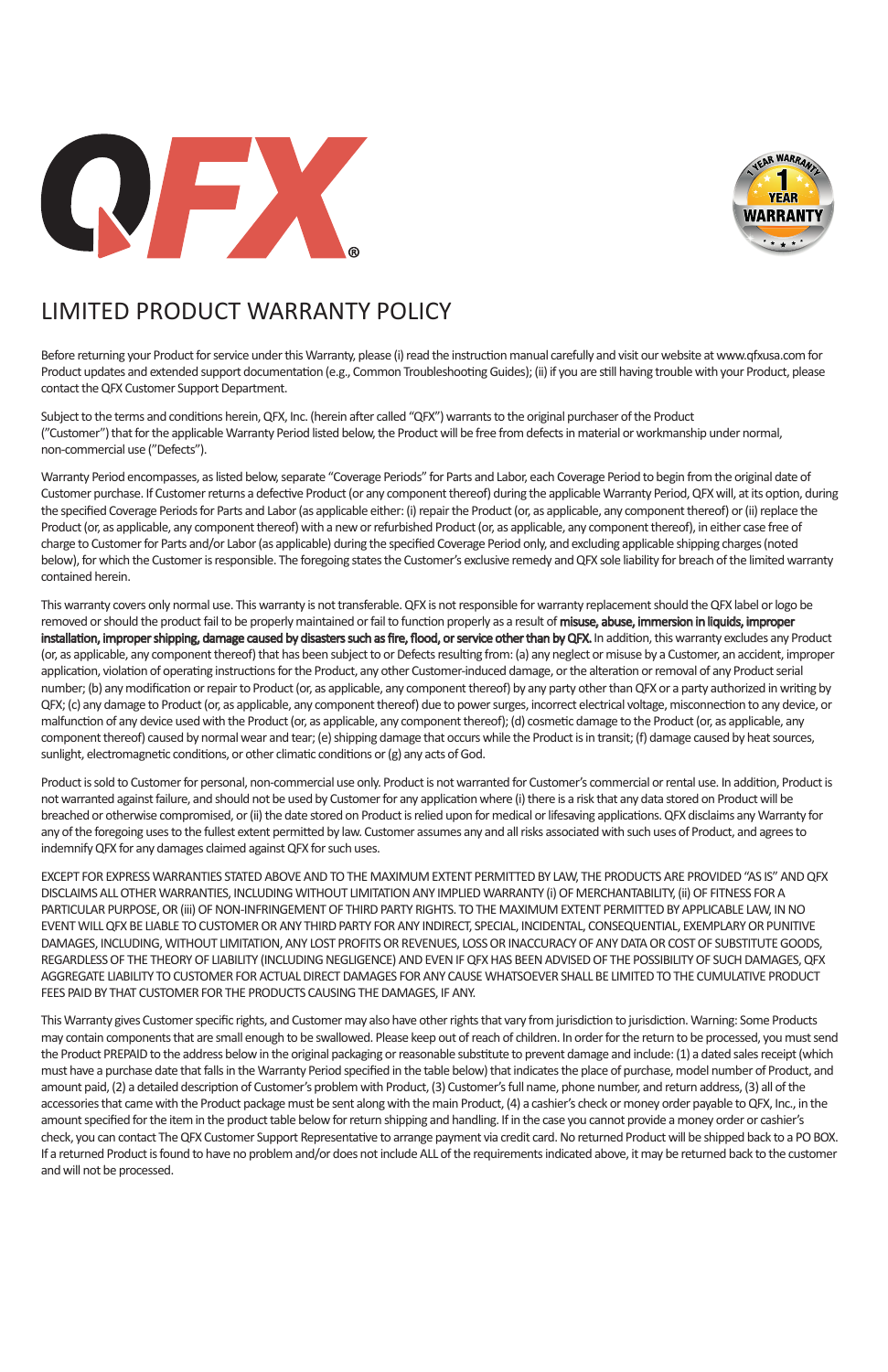#### QFX USA®, Inc.

RMA Processing Customer Support Department 2957 E. 46th Street | Vernon, CA 90058

- support@qfxusa.com
- (800) 864-CLUB (2582) or (323) 864-6900
- **Q** qfxusa.com
- Hours of Operation: Monday Friday, 9am 5pm PST

All prices and details below are for US Destinations excluding, Hawaii, Alaska and Puerto Rico. For excluded destinations and NON US destinations, please contact The QFX Customer Support Department directly for additional shipping fees and return instructions.

If you do not find your Product below, your Product model conflicts with multiple categories, and/or are unsure of which category the Product you have purchased will fall under, please contact our Customer Support Department for further instruction.

In order to determine the exact shipping cost that must be included with your prouuct or paid for the product being returned, please refer to the table below. Please find the product you wish to return by category or model number prefix. QFX will not provide any return or refund to any customer for merchandise and will only honor the Limited Warranty restrictions mentioned in this document.

Please make sure to follow all directions prior to shipping back your item. If you are not sure what the shipping cost for your item is, or if your item category conflicts in the table below, please feel free to contact the QFX Support Department for further assistance.

| <b>PRODUCT CATEGORY</b>                                              | <b>HANDLING</b> | <b>LABOR</b> | <b>PARTS</b> |
|----------------------------------------------------------------------|-----------------|--------------|--------------|
| Earphones, Headphones, Pocket Radios,<br>& Small Bluetooth vSpeakers | \$5.00          | 1 Year       | 1 Year       |
| Personal Stereos                                                     | \$10.00         | 1 Year       | 1 Year       |
| Portable Radio/Cassette                                              | \$15.00         | 1 Year       | 1 Year       |
| Large Portable Radio Cassette                                        | \$20.00         | 1 Year       | 1 Year       |
| Mobile Audio                                                         | \$10.00         | 1 Year       | 1 Year       |
| Pro Audio SBX Systems                                                | \$75.00         | 1 Year       | 1 Year       |
| Pro Audio PBX Systems                                                | \$75.00         | 1 Year       | 1 Year       |
| <b>Televisions</b>                                                   | \$25.00         | 1 Year       | 1 Year       |
| <b>Telephones</b>                                                    | \$10.00         | 1 Year       | 1 Year       |

THE WARRANTY AND REMEDY PROVIDED ABOVE ARE EXCLUSIVE AND IN LIEU OF ALL OTHER EXPRESSED OR IMPLIED WARRANTIES INCLUDING, BUT NOT LIMITED TO, THE IMPLIED WARRANTIES OF MERCHANTABILITY, NON-INFRINGEMENT OR FITNESS FOR A PARTICULAR PURPOSE. SOME LAWS DO NOT ALLOW THE EXCLUSION OF IMPLIED WARRANTIES. IF THESE LAWS APPLY, THEN ALL EXPRESSED OR IMPLIED WARRANTIES ARE LIMITED TO THE WARRANTY PERIOD IDENTIFIED ABOVE. UNLESS STATED HEREIN, ANY STATEMENT OR REPRESENTATIONS MADE BY ANY OTHER PERSONS OR FIRM ARE VOID. EXCEPT AS PROVIDED IN THIS WRITTEN WARRANTY, QFX SHALL NOT BE LIABLE FOR ANY LOSS, INCONVENIENCE, OR DAMAGE, INCLUDING DIRECT, SPECIAL, INCIDENTAL OR CONSEQUENTIAL DAMAGES, RESULTING FROM THE USE OR INABILITY TO USE THE QFX PRODUCT, WHETHER RESULTING FROM BREACH OF WARRANTY OR ANY OTHER LEGAL THEORY.

Some jurisdictions do not allow limitations on how long an implied warranty lasts, and some jurisdictions do not allow the exclusion or limitation of incidental or consequential damages, so the above limitations and exclusions may not apply to you. This warranty gives you special legal rights and you may have other rights which vary from jurisdiction to jurisdiction.

Copyright Protected 2021 ©



www.qfxusa.com